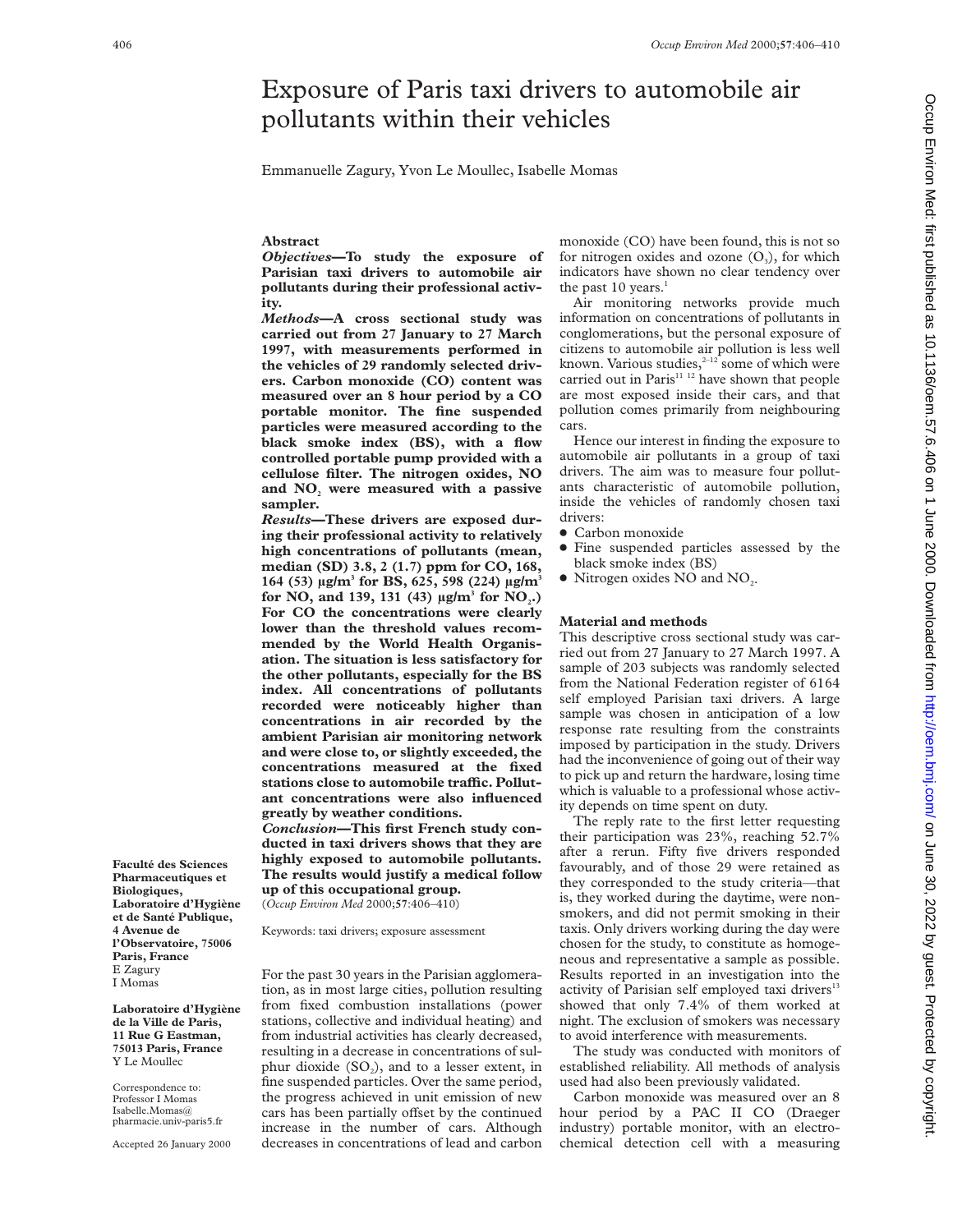capacity of 0–500 ppm. Readings were made every 3 seconds, and the data collection system was linked to a sensor programmed to calculate the average of these readings at 1 minute intervals during the trip. This method of measurement has been validated inside cars by our team and has been compared favourably with sampling by Tedlar bags and analysis by infrared spectrometry.

The fine suspended particles were measured according to the BS index (French standard method NF-X 43-005) which is largely used in Europe (OECD method $14$ ). Measurement consisted of active sampling during an 8 hour period, with a flow controlled portable SKC pump provided with a cellulose filter. Collection filters were analysed by reflectometry in the laboratory.

Nitrogen oxides were measured with an OGAWA passive sampler, $15$  which efficiently collects these on two precoated filter pads: one adsorbing  $NO<sub>2</sub>$ , the other adsorbing  $NO$  and NO2. The two filter pads were extracted separately into water, and analysis was by standard colorimetry. During the study, comparison was performed between 17 NO and 17 NO<sub>2</sub> concentrations measured at the same site, by both OGAWA passive samplers, and by a chemiluminescence analyser. The correlations were highly significant (Pearson correlation coefficient  $r=0.96$  for NO,  $r=0.91$  for NO<sub>2</sub>). On average, the two series of measurements did not differ significantly  $(p>0.05)$ .

The days chosen for measurement were determined by random selection from each drivers' schedule, to get the most representative readings. The portable CO monitor, and the SKC particle pump, were placed on the front passenger's seat for 8 hours. The OGAWA passive sampler was placed on the same seat, but left for 3 days to cover a 24–30 hour period. Drivers were told to keep the badge in its case at night, so that exposure to nitrogen oxides was only during their professional activity.

For measurements of CO and BS, taxi drivers filled out report sheets to give details about their car, as well as other variables related to the exposure measurements—such as work hours, duration of the daily itinary, type of streets patrolled, duration of service interruptions, and ventilation in the vehicle. For nitrogen oxides, a sheet indicating exposure hours was filled out by each driver.

Meteorological data for the study were provided by the Paris Montsouris meteorological station (Meteo-France weather station).

The ambient air pollution was measured in urban background stations of the existing monitoring network (AIRPARIF), especially in the station located in the centre of Paris, and at two other sites close and very close to automobile traffic. In these sites, the concentration of BS was measured by reflectometry (French standard method NF-X 43-005), NO and NO<sub>2</sub> by chemiluminescence, and CO by infrared spectrometry.

Data acquisition and statistical analysis were carried out with BMDP software (California University). For each driver, mean exposure to CO was calculated starting from the data recorded every minute by the monitor; the BS, NO, and NO<sub>2</sub> concentrations were added over the different exposure times. For each pollutant, the mean exposure of the 29 drivers and the corresponding SD were calculated from individual means. These results were compared with World Health Organisation (WHO) guide values and average air pollutant concentrations measured at the same hours on the same days by the AIRPARIF air monitoring network analysers. The comparison of means was based on variance analysis (Brown Welch test in the event of non-equality of variances). Correlations were examined with the Pearson test.

Analysis of variance (ANOVA) was used to study the role of different factors on CO concentrations inside the vehicles. The factors were meteorological conditions (wind strength, precipitations, external temperature, change of temperature, relative humidity, and atmospheric pressure) and driving conditions (duration of service interruptions, duration and type of the daily itinerary, and presence of air conditioning). The role of these factors was also studied for BS. Finally, a multiple linear stepwise regression was performed to confirm results from bivariate analyses. Results of the tests were considered as significant if the p value was <0.05.

#### **Results**

EXPOSURE OF TAXI DRIVERS TO MEAN CONCENTRATIONS OF DIFFERENT AIR POLLUTANTS

The CO measurements were carried out on 28 out of the 29 drivers, 26 of them throughout their working day of about 8 hours, and the remaining two for 4 and 6 hours. All drivers apart from one had a car with a diesel engine, with 53% having air conditioning. However, most of those with air conditioning did not use it due to the weather conditions. The mean (SD) distance travelled during the observation period was 131 (46) km; 73% of the drivers stayed mainly inside Paris for >75% of the time, whereas the remaining 25% were active mostly in the three departments close to Paris. The mean duration of service interruptions during measurements was close to 2 hours, these being primarily stationary waiting time. Mean exposure to CO was 3.8 (1.7) ppm (fig 1). The 1 minute CO histogram shows that most values ranged from 0 to 4 ppm, with a maximum at 2 ppm, which represents the median of distribution. Also, the 1 minute graphical representation (fig 2) indicates that some of the drivers were exposed to high values over short periods, reaching as high as 35–40 ppm, and even 52 ppm. All drivers had many peaks between 15 and 25 ppm.



*Figure 1 Mean concentrations of exposure of taxi drivers to diVerent air pollutants: CO histogram.*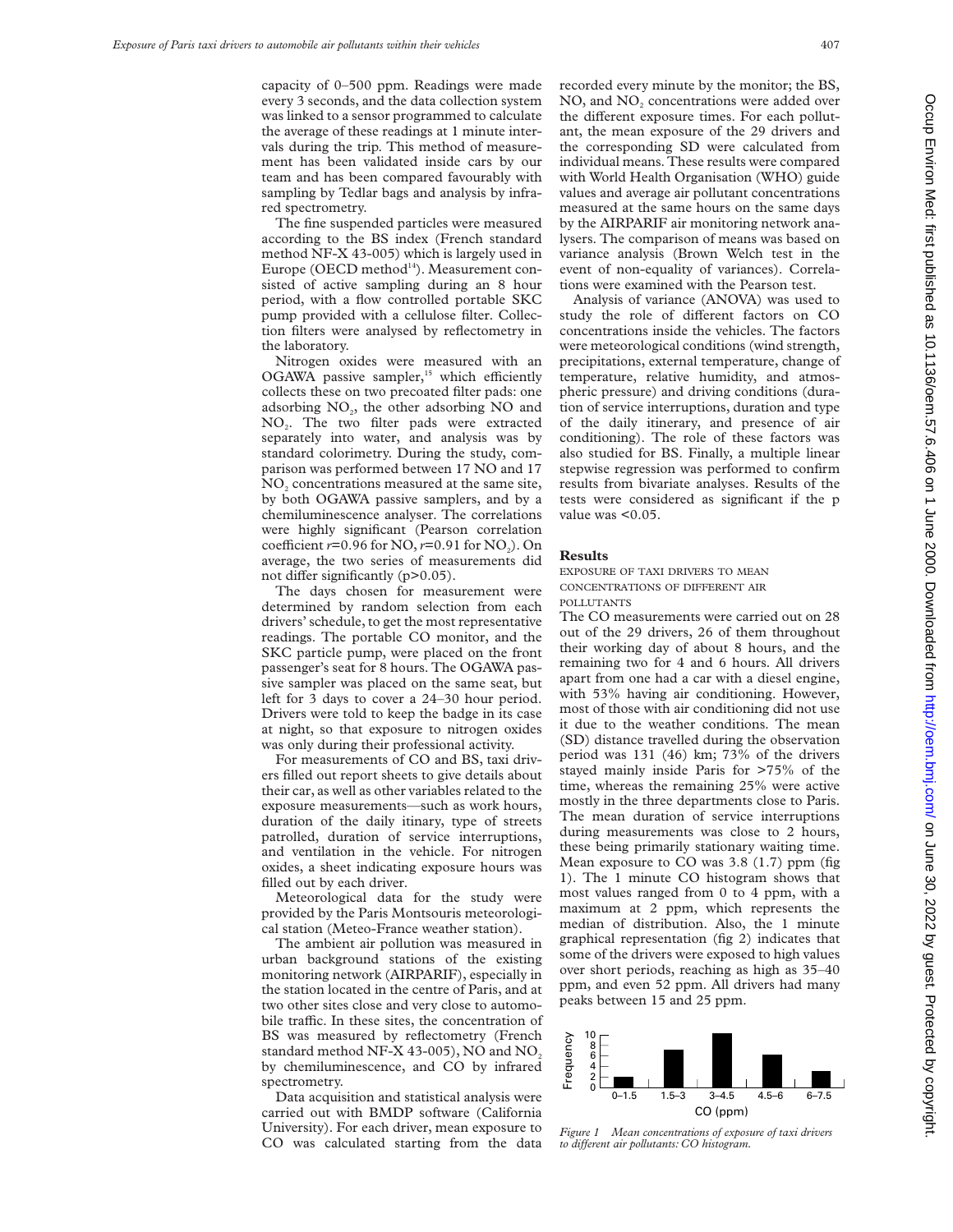

Comparison was made between mean concentrations of the different pollutants obtained in the taxi drivers' vehicles, and those recorded at the Parisian air monitoring network AIR-PARIF fixed stations.

The mean concentrations of air pollutants in the taxi drivers' cars were, whatever the pollutant, significantly higher than those recorded on the same days and times at the AIRPARIF urban background stations. Concentrations of nitrogen oxides measured in cars were higher than those recorded at sites with a high volume of automobile traffic, whereas concentrations of CO and fine suspended particles were equivalent (table 1).

There were good correlations between CO, BS, and NO concentrations of air pollution obtained in the taxi drivers' cars, and concentrations recorded by the various AIRPARIF fixed stations (table 2). No correlation was found for NO<sub>2</sub> concentrations with the values of the air monitoring network, whatever the site.

#### INFLUENCE OF EXTERNAL FACTORS

The multiple linear stepwise regression model emphasised for CO the significant role of two variables inversely associated with CO concentrations. The first was wind strength  $(0.001 \le p \le 0.01)$ , the second the duration of service interruptions  $(p<0.01)$ . Drivers who drove in a strong wind recorded lower CO concentrations than those who did not (2.8 and 4.2 ppm, respectively). A similar difference was recorded for drivers who had stopped for >2 hours (3.3 and 4.3 ppm, respectively). These two variables explained 55% of the variability of CO concentrations inside the vehicles.

Multivariate analysis showed that concentrations of black smoke inside cars were explained by only one variable, the wind strength (p<0.001). As with CO, drivers who drove in strong winds recorded a lower BS index than the others (128 and 195  $\mu$ g/m<sup>3</sup>). This factor explained 39% of the variability of the BS index inside the vehicles. None of the other factors studied had significant influences on the concentrations of these two pollutants.

### **Discussion**

The investigation was carried out on a sample of 29 taxi drivers, working during the day and chosen at random. They constitute as homogeneous and representative a sample as possible, according to results reported in an investigation into the activity of Parisian self employed taxi drivers<sup>13</sup> which showed that 93% of them work during daytime, 96% have a diesel

*Table 1 Values of diVerent pollutants (mean (SD)) obtained in taxis and those recorded at the Paris air monitoring network fixed stations*

|                                                                                   | Taxis                                                   | Urban<br>background                                  | p Value                                      | Close to motor<br>vehicle traffic                    | p Value                                      | High automobile<br>traffic volume                     | p Value                                |
|-----------------------------------------------------------------------------------|---------------------------------------------------------|------------------------------------------------------|----------------------------------------------|------------------------------------------------------|----------------------------------------------|-------------------------------------------------------|----------------------------------------|
| $CO$ (ppm)<br>$BS(\mu g/m^3)$<br>$NO \ (\mu g/m^3)$<br>$NO2$ (µg/m <sup>3</sup> ) | 3.8(1.70)<br>(53)<br>168<br>(223)<br>625<br>(43)<br>139 | 1.0(0.46)<br>(29)<br>44<br>(30)<br>55.<br>(22)<br>72 | < 0.0001<br>< 0.0001<br>< 0.0001<br>< 0.0001 | 1.9(0.56)<br>(24)<br>89<br>(30)<br>139<br>(22)<br>84 | < 0.0001<br>< 0.0001<br>< 0.0001<br>< 0.0001 | 3.8(1.0)<br>(47)<br>141<br>386<br>(74)<br>117<br>(19) | >0.05<br>> 0.05<br>< 0.0001<br>$=0.01$ |

10

Time (h)

*Figure 2* Mean concentrations of exposure of taxi drivers to different air pollutants:

*representation of 1 minute CO for one taxi driver.*

0 1 2 3



4 5 6 7

*Figure 3 Mean concentrations of exposure of taxi drivers to diVerent air pollutants: BS index histogram.*



*Figure 4 Mean concentrations of exposure of taxi drivers to diVerent air pollutants: NO histogram.*



## $NO_2$  (µg/m<sup>3</sup>)

*Figure 5 Mean concentrations of exposure of taxi drivers to different air pollutants: NO<sub>2</sub> histogram.* 

The BS index was obtained for 28 out of the 29 drivers (one pump did not work), with sampling being carried out over a period of about 8 hours, apart from one driver, whose duration was 6 hours. The mean BS index was 168 (53)  $\mu$ g/m<sup>3</sup>. The distribution histogram (fig 3) shows a median at  $164 \mu g/m<sup>3</sup>$ . There was a good correlation between the BS index and CO concentrations ( $r=0.55$  ( $p<0.02$ )).

Measurements of nitrogen oxides were carried out for the 29 drivers (28 items of data were collected for NO). Mean NO and NO<sub>2</sub> concentrations were 625 (224)  $\mu$ g/m<sup>3</sup> and 139 (43)  $\mu$ g/m<sup>3</sup>, respectively. Median values of NO

35 30

20 25

CO (ppm)

15 10

> 0 5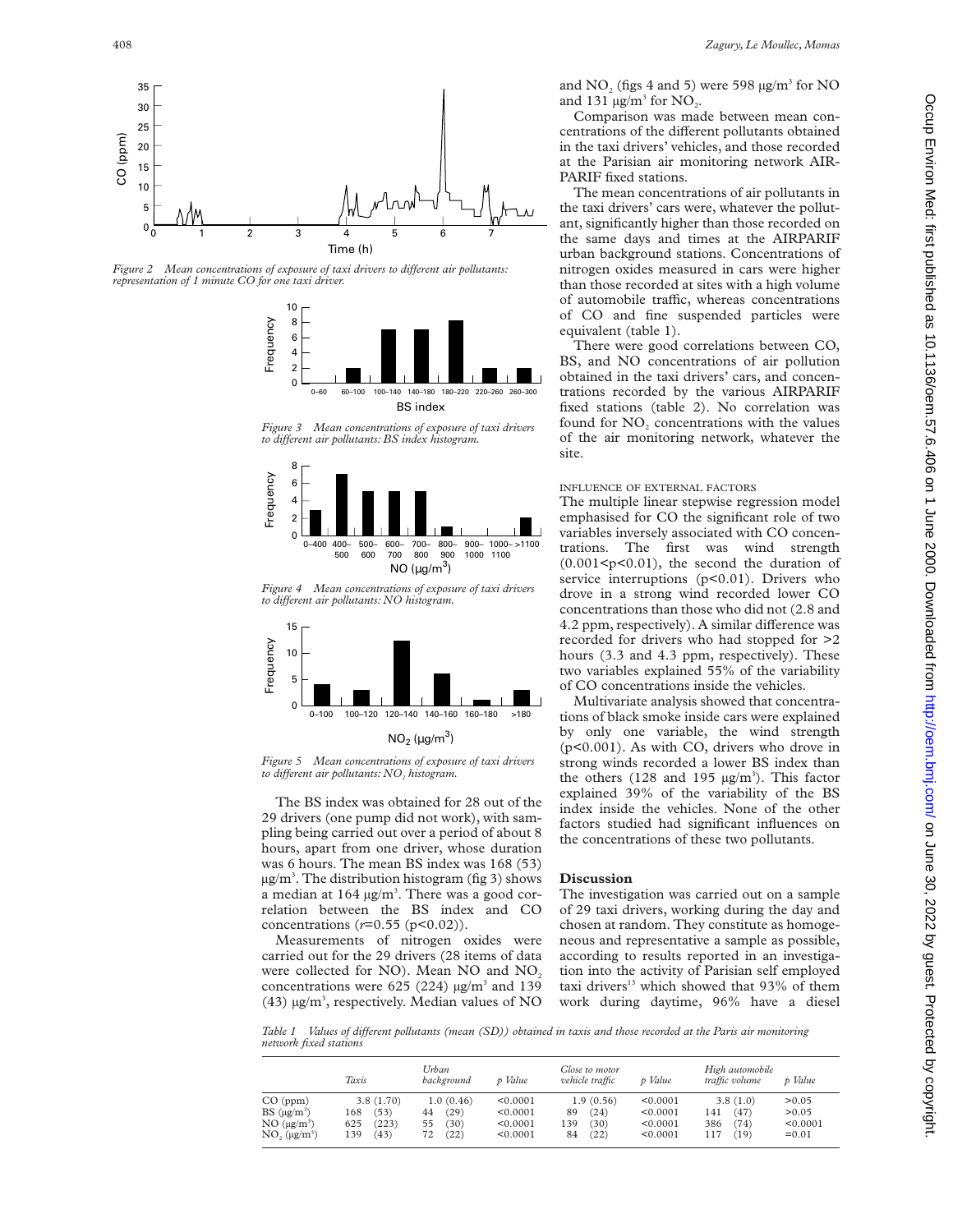Table 2 Correlation<sup>\*</sup> between CO, BS, NO, and NO<sub>2</sub> concentrations obtained in the *taxis, and concentrations recorded at the Paris air monitoring network fixed stations*

|                | Correlation<br>between taxis and<br>urban background<br>sites $(r)$ | p Value  | Correlation<br>between taxis<br>and close to<br>traffic sites $(r)$ | p Value   | Correlation<br>between taxis<br>and heavy<br>traffic sites $(r)$ | p Value  |
|----------------|---------------------------------------------------------------------|----------|---------------------------------------------------------------------|-----------|------------------------------------------------------------------|----------|
| <sub>CO</sub>  | 0.69                                                                | $=0.001$ | 0.57                                                                | < 0.001   | 0.71                                                             | $=0.001$ |
| <b>BS</b>      | 0.55                                                                | $=0.002$ | 0.34                                                                | $= 0.055$ | 0.40                                                             | $= 0.03$ |
| N <sub>O</sub> | 0.62                                                                | $=0.001$ | 0.31                                                                | >0.05     | 0.42                                                             | $=0.02$  |
| NO,            | 0.25                                                                | > 0.05   | 0.16                                                                | > 0.05    | 0.22                                                             | > 0.05   |

*r*=Pearson correlation coefficient.

engined car, and half of them have air conditioning.

Mean (SD) CO concentration was relatively low 3.8 (1.7) ppm, lower than the 8 hour WHO guide value of 10 ppm.<sup>16</sup> It was also lower than the concentrations reported in two studies $11^{12}$ carried out in Paris that measured CO inside the car for about 90 minutes. The first study<sup>11</sup> reported a mean CO content of 12 ppm obtained during a period of about 60 minutes from 90 home to work journeys in Paris and its suburbs. The second study<sup>12</sup> reported a mean CO content of 9 ppm. Similar results have been found in the United States, where Ott *et al*<sup>7</sup> reported a mean CO content of 9.8 ppm from the same car during 88 short journeys of 11.8 miles in an urban area. The relatively low mean obtained in our study is primarily explained by the fact that recordings were carried out over 8 hours, including service interruptions. Recordings for 2, and even 4 hours, showed a very clear decrease in values, which can fall to nil when stationary waiting periods occur away from the flow of traffic. The mean obtained thus represents the real exposure of these drivers to CO during their working day. This low concentration is in keeping with the change in the annual mean CO content recorded at the Paris air monitoring network fixed station near automobile traffic (3.4 ppm in 1993, 3.2 ppm in 1995, and 2.5 ppm in 1997). This change is due to the European regulations on petrol engine vehicles (catalytic converters) and the increase in diesel engine vehicles in the French automobile fleet. Nevertheless, the real exposure of taxi drivers could be underestimated, some peaks might have been missed when drivers moved outside their cars while the engine was on, for instance when picking up a passenger.

Very high values were found for drivers over short periods, such as 40 ppm for a few minutes and there were many peaks of 10–15 ppm. These values are still lower than the maximum value for exposure of CO recommended by the WHO, which is 90 ppm over a period of 15 minutes.<sup>16</sup> The high values were mainly found during rush hours (0700–0900, 1700–1900), which suggests that they correspond to halts caused by traffic jams.

The mean (SD) value of the BS index over 8 hours (168 (53)  $\mu$ g/m<sup>3</sup>), is higher than the maximum guide value of 125  $\mu$ g/m<sup>3</sup> over 24 hours recommended by the WHO.<sup>17</sup> These two values, however, which were measured over different exposure durations, are not directly comparable. If an exposure of 12 hours in the vehicle and 12 hours at home with a concentration of about 20  $\mu$ g/m<sup>3</sup> is considered (mean urban concentration), the mean value over 24 hours is about 95  $\mu$ g/m<sup>3</sup>; this value has to be compared with the WHO value of 125  $\mu$ g/m<sup>3</sup>.

The BS index is not the best indicator for assessing exposure to particulate matter, but was the only method feasible in this context for several reasons—in particular, sampling duration was limited to 8 or 10 hours, and it was necessary to use a small and silent personal pump. This index is not a measurement of  $PM_{10}$  or  $PM_{2.5}$  but is correlated with these measurements in European urban areas.<sup>18</sup> According to Muir and Laxen, $18$  daily average BS is a reasonable predictor of daily mean  $PM_{10}$ and of daily peak 1 hour  $PM_{10}$ . However, different relations apply to winter and summer, showing that these methods are measuring different components of fine airborne particles. This relation also depends on proximity to traffic. The black smoke method has been established when the main source of airborne particles was coal combustion; the relation between  $PM_{10}$  and BS is still the same for measurements in urban background sites. Nevertheless, this association is different near traffic, which is the main source for black carbon and which emits only small amounts of non-black particles. This can explain why the BS index is very high inside taxi cars whereas  $PM_{10}$  concentrations are likely to be lower.

Mean (SD) concentrations of NO and NO<sub>2</sub> in taxis (625 (224) and 139 (43)  $\mu$ g/m<sup>3</sup>, respectively) were also increased. Concentrations of NO2 are not, however, directly comparable with the daily WHO guide value of 150  $\mu$ g/m<sup>317</sup> as NO<sub>2</sub> concentrations represent three periods of 10 hours, whereas the daily WHO guide value is over 24 hours. In fact, the daily exposure of a taxi driver, including the time spent outside work, is probably lower than 150  $\mu$ g/m<sup>3</sup>, as ambient urban concentrations are about 50  $\mu$ g/m<sup>3</sup>.

Comparison between mean concentrations in taxis and those recorded at the background AIRPARIF site shows that drivers are exposed during their working day to concentrations more than 10 times higher for NO, four times higher for BS, more than three times higher for CO, and twice as high for  $NO<sub>2</sub>$ .

These results agree with those obtained in other studies,  $4-8$  11  $\overline{12}$  where authors found major differences between the concentrations measured within the vehicle and those recorded at the air monitoring network fixed stations. In the Parisian conglomeration, for instance, Dor *et al*<sup>11</sup> reported CO concentrations 6–8 times greater inside cars than those recorded at the background site. Similar differences were reported by Fernandez Bremauntz and Ashmore<sup>8</sup> in Mexico City.

Drivers are exposed to concentrations of CO, BS, NO, and  $NO<sub>2</sub>$  that are about twice as high as those at sites close to motor vehicle traffic, and equal to those recorded at the site of high automobile traffic volume at the edge of the ring road of Paris, and at a very busy crossroads.

Inside cars, as expected, concentrations of NO were notably higher than those of  $NO<sub>2</sub>$ , as